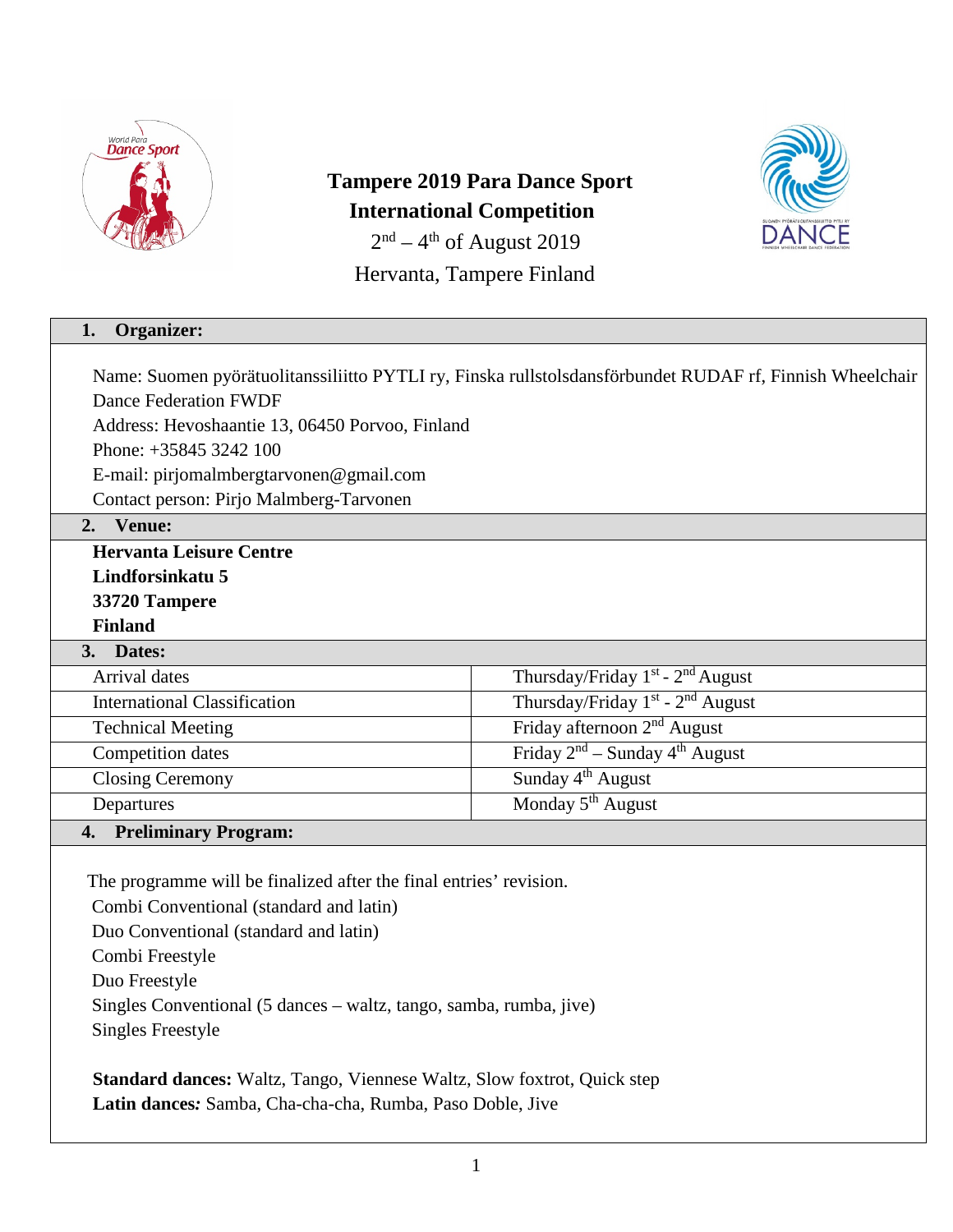|      | Dance               | Sport Class 1 | <b>Sport Class 2</b> |  |
|------|---------------------|---------------|----------------------|--|
|      |                     | Bar/minute    | Bar/minute           |  |
|      | Waltz               | 28-30         | 28-30                |  |
|      | Tango               | $31 - 33$     | $31 - 33$            |  |
|      | Viennese Waltz      | 56-58         | 58-60                |  |
|      | <b>Slow Foxtrot</b> | 28-30         | 28-30                |  |
|      | Quick Step          | $48 - 50$     | $50 - 52$            |  |
|      | Samba               | $48 - 50$     | $50 - 52$            |  |
|      | Cha-Cha-cha         | 28-30         | $30 - 32$            |  |
|      | Rumba               | $25 - 27$     | $25 - 27$            |  |
|      | Paso Doble          | 58-60         | $60 - 62$            |  |
| Jive |                     | $40 - 42$     | 42-44                |  |

#### **5. Competition duration:**

The competition duration is 3 days plus 1 additional day for International Classification prior to the start of the competition and on the first day of the competition.

# **6. International Classification:**

International Classification will be conducted on Thursday 1<sup>st</sup> (depending on the number of athletes to be classified) and Friday  $2<sup>nd</sup>$  (only in the morning) of August.

Detailed classification schedule will follow the revision of the final entries by World Para Dance Office. All the athletes who will be classified must arrive on time prior the classification start. The athletes must have with them the wheelchair used during competition, straps if any, and the World Para Dance Sport Medical information form (available on the World Para Dance Sport website www.ipc– wheelchairdancesport.org on the downloads and forms section).

#### **7. Final Entry Deadline:**

The 15th of June 2019.

Note! Accommodation registration process via LOC no later than 5<sup>th</sup> June 2019. See options further below.

# **8. Liability:**

 Insurance - Each National Federation and/or National Paralympic Committee is responsible for the appropriate insurance for accidents, health, property and liability of their team.

#### **9. Eligibility:**

Dance couple must consist of a male and a female partner. All wheelchair users must fulfil minimum disability criteria.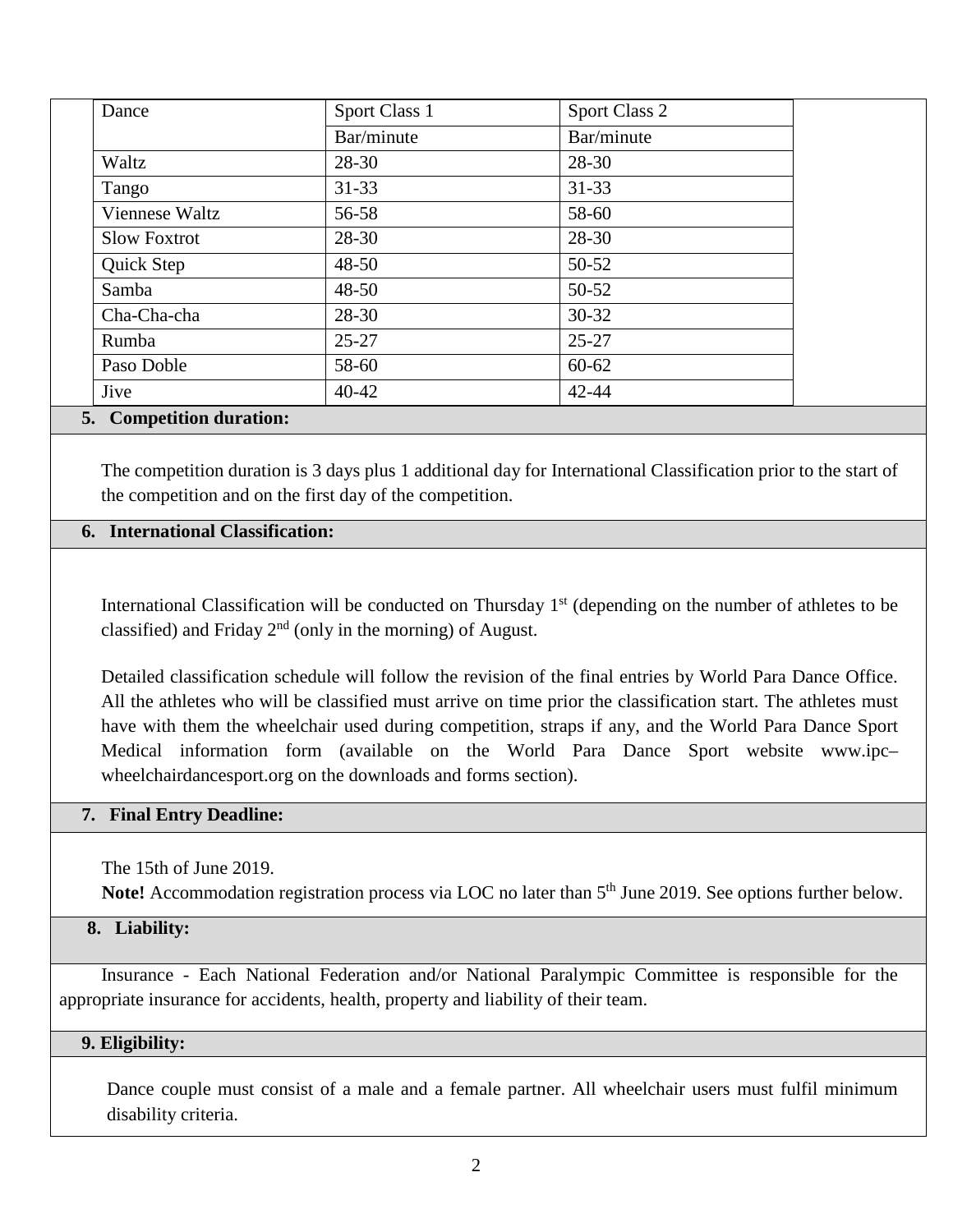#### **9. Results:**

Only athletes who have been licensed by WPDS (including partners) will be taken in consideration for inclusion in the World Championships.

Licensing process available at https://www.paralympic.org/dance-sport/downloads

#### **11.Ranking:**

The minimum number of participating countries in all events (classes 1 and 2) must be 3. In case of a lower number than 3, the couples can participate but no ranking points will be considered for this WPDS World Ranking List.

#### **12. Entries and Registration Process:**

All entered athletes in the International competition (approved by WPDS) must be registered by World Para Dance Sport by the final entries' deadlines. Athletes' entries not meeting this criterion may be rejected by World Para Dance Sport.

All athletes must be entered by their respective NPCs or authorised organizations by the NPC and accepted by World Para Dance Sport.

Couples must sign the "Amateur Declaration Statement" in the competition entry form.

For World Para Dance Sport approved international competitions there is no limit in the number of couples per NPC per event per class.

**Late entries:** WPDS Office must be informed about every late entry. All respective information must be reviewed on the 'case by case' basis and the entry may be accepted / rejected by the WPDS Office.

**Replacements:** WPDS Office must be informed about every replacement. Replacements of athletes may be accepted due to injury or medical reasons. All respective medical information regarding the athlete who is to be replaced must be sent to WPDS Office by the respective NPC for further consideration regarding its acceptance/rejection.

All the registration process for the competition is as follows:

#### **Deadline for final entries 15th June 2019.**

**Note! Accommodation registration process via LOC until 5th June 2019. See options further below.** All Documents must be sent to the following addresses:

**Organising Committee:** Finnish Wheelchair Dance Federation Phone: +35845 3242 100 [toimisto@pyoratuolitanssi.fi](mailto:toimisto@pyoratuolitanssi.fi)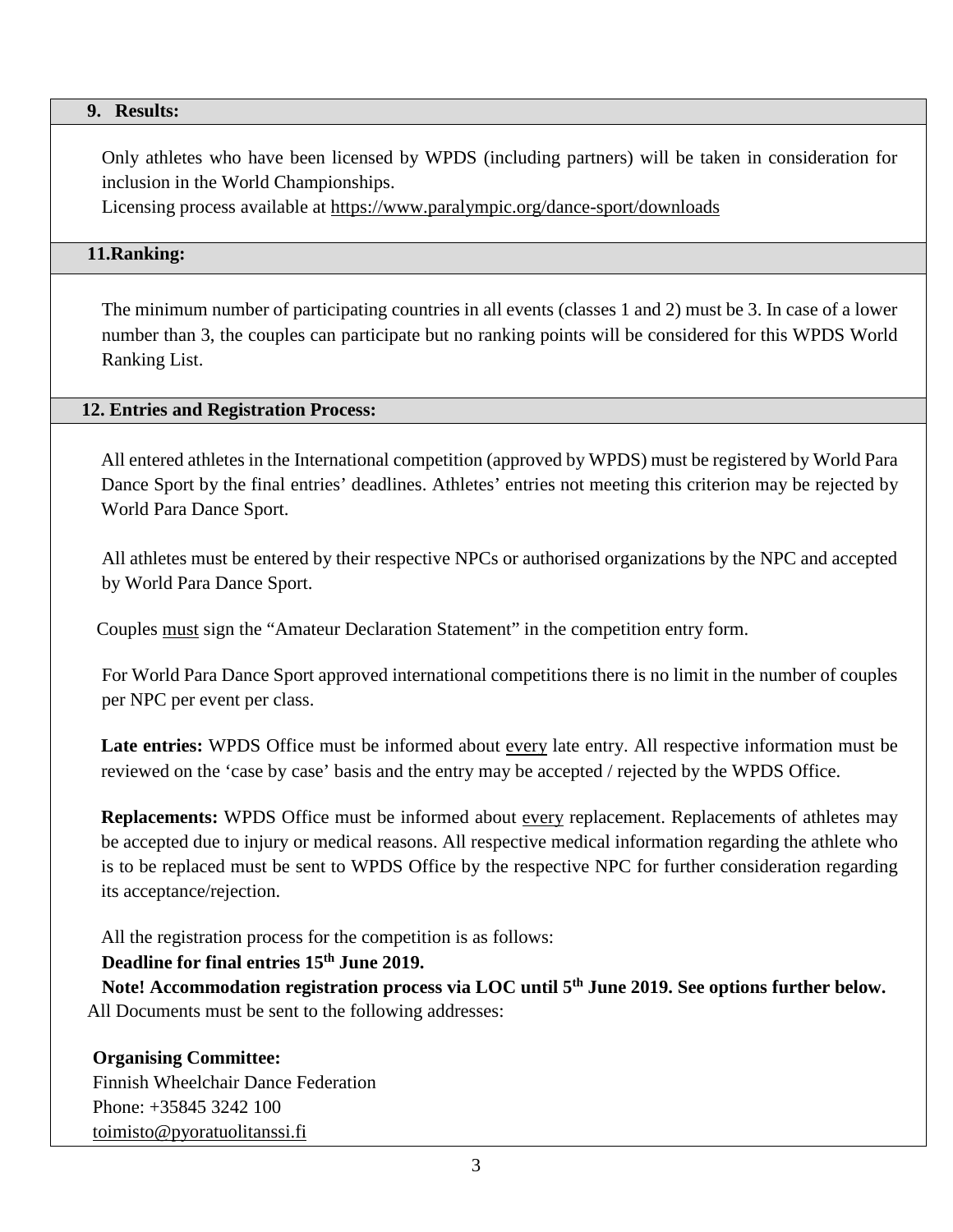# **World Para Dance Sport:**  Adenauerallee 212-214, 53113 Bonn, Germany info@WorldParaDanceSport.org

# **13. Entry Fee:**

25,00 € per day per participant: athletes and visitors, supporters etc. **paid no later than 15th June 2019**.

# **14. Rules and Regulations:**

The competition will be conducted under the World Para Dance Sport Rules and Regulations and World Para Dance Sport Classification Rules and Regulations.

#### **15. Accommodation:**

# **1. Special rooms for wheelchair users. Ordered ONLY via LOC (limited amount of rooms)**

Price  $60,00 \in \text{per person per night}$ , when two persons share the room, includes breakfast. Single room's price  $110,00$  € per night includes breakfast. Fill the form and send it to LOC.

**Note**, must be reserved and payments must be paid **no later than 5th June 2019**

# **2. Regular spacious rooms suitable for all. Ordered ONLY via LOC (until rooms are left)**

Price  $60,00 \in per$  person per night, when two persons share the room, includes breakfast. Single room's price  $110,00 \in \text{per night}$  includes breakfast. Fill the form and send it to LOC. **Note**, must be reserved and payments must be paid **no later than 5th June 2019**

# **3. Open reservation of rooms: reservation and payment directly with the hotels:**

- Solo Sokos Hotel Torni Tampere Sales: deadline 4.7.2019 or until rooms are left. Price per night 135,00 € (room for two) and 115,00 € (single room)

Reservation Code: **TRE19PDS** 

Email: **[sokos.hotels@sok.fi](mailto:sokos.hotels@sok.fi)**

Tel. +35820 1234600

Scandic Tampere City: deadline 25.7.2019 or until rooms are left. Price per night 138,00 $\in$ (room for two) and  $118,00 \in (single room)$ 

Reservation Code: **PYO010819\_001**

Email: **[tamperecity@scandichotels.com](mailto:tamperecity@scandichotels.com)**

Tel. +358 3 2446111